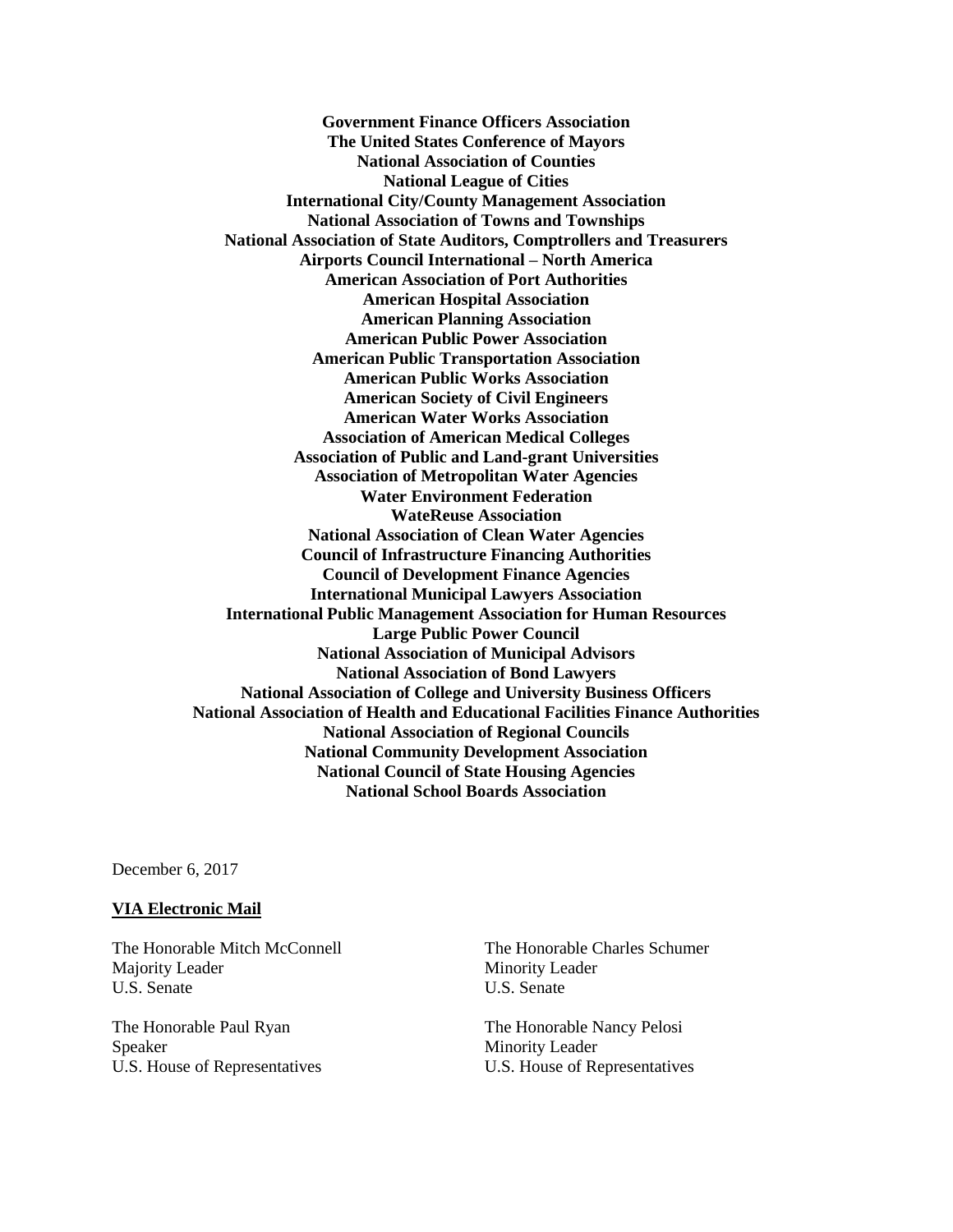Dear Majority Leader McConnell, Speaker Ryan and Minority Leaders Schumer and Pelosi:

On behalf of the national organizations listed above, representing hundreds of thousands of members of the municipal bond issuer and user community, and professionals who work for issuers, we write to express our deep concerns about the proposed federal income tax treatment of private activity bonds (PABs) and advance refunding bonds that are contained in the House and Senate versions of the *Tax Cuts and Jobs Act*. These financing tools are very important to the local communities you represent. PABs and advance refunding bonds are financing tools utilized by state and local governments, schools, local water systems, hospitals, airports, seaports, special districts, providers of student loans, and other public sector entities to provide efficient and low-cost financing of critical investments in infrastructure that will move this country forward.

Our support of all tax-exempt bonds is grounded in the harsh reality that a loss or restriction of the tax-exemption of interest on these bonds would immediately increase costs to state and local governments and nonprofit organizations (such as nonprofit hospitals, universities, and schools), in financing needed public services and the vital infrastructure that supports the economy. This increase in cost will ultimately be borne by taxpayers, homeowners, renters, students, healthcare patients, commuters, air travelers, businesses relying on seaports, and other constituents.

The utility of PABs goes beyond their importance to building traditional infrastructure such as roads and bridges. PABs provide lower cost funding for crucial elements of society that directly benefit your constituents by offering affordable options for the public in general and for those most vulnerable. By eliminating or reducing PABs, the federal government will undermine vital projects in numerous public service sectors including housing, hospitals, local water systems, airports, seaports, non-profit educational facilities including universities and charter schools, and other projects, many of which are ready for or under construction. If Congress were to follow through with this legislation, it would put into jeopardy job creation and economic growth. Thus, we urge you to protect in full, the current federal income tax treatment of PABs as envisioned by S. 1. Any effort to restrict or reduce the current federal income tax treatment of PABs will directly affect the availability and affordability of vital projects for which your constituents depend, including in some cases, your most vulnerable constituents.

Under current law, governmental bonds and  $501(c)(3)$  bonds are permitted a single advance refunding. This allows public issuers to take advantage of reductions in interest rates to realize billions of dollars in savings, which ultimately benefits taxpayers. In fact, the Government Finance Officers Association (GFOA) best practices recommend an advance refunding should produce a minimum savings threshold on a present value basis of 3-5 percent. In 2016, the advance refunding of more than \$120 billion of municipal securities saved taxpayers at least \$3 billion, and this money stays in the pockets of your voters. The characterization of advance refunding bonds as an "abuse" fails to acknowledge the substantial savings to taxpayers this financing tool provides.

State and local governments and nonprofit users discovered that advance refunding bonds may be eliminated when H.R. 1 was released on November 2, 2017. This provided less than two months' notice for bond users to accelerate financing plans with respect to planned advance refundings of outstanding bonds. For many local jurisdictions and other users, this is an insufficient amount of time to responsibly undertake a financing, taking into account local procurement and bond approval procedures that must be followed. Therefore, we are asking you to support delaying the effective date of the advance refunding provision to December 31, 2018, or to limit the provision to the advance refunding of bonds issued after December 31, 2017, thereby preserving to state and local governments the opportunity to achieve debt service savings for their taxpayers. This would be of immense help for planning and budgeting purposes for the local communities you represent, and the constituents we all put first.